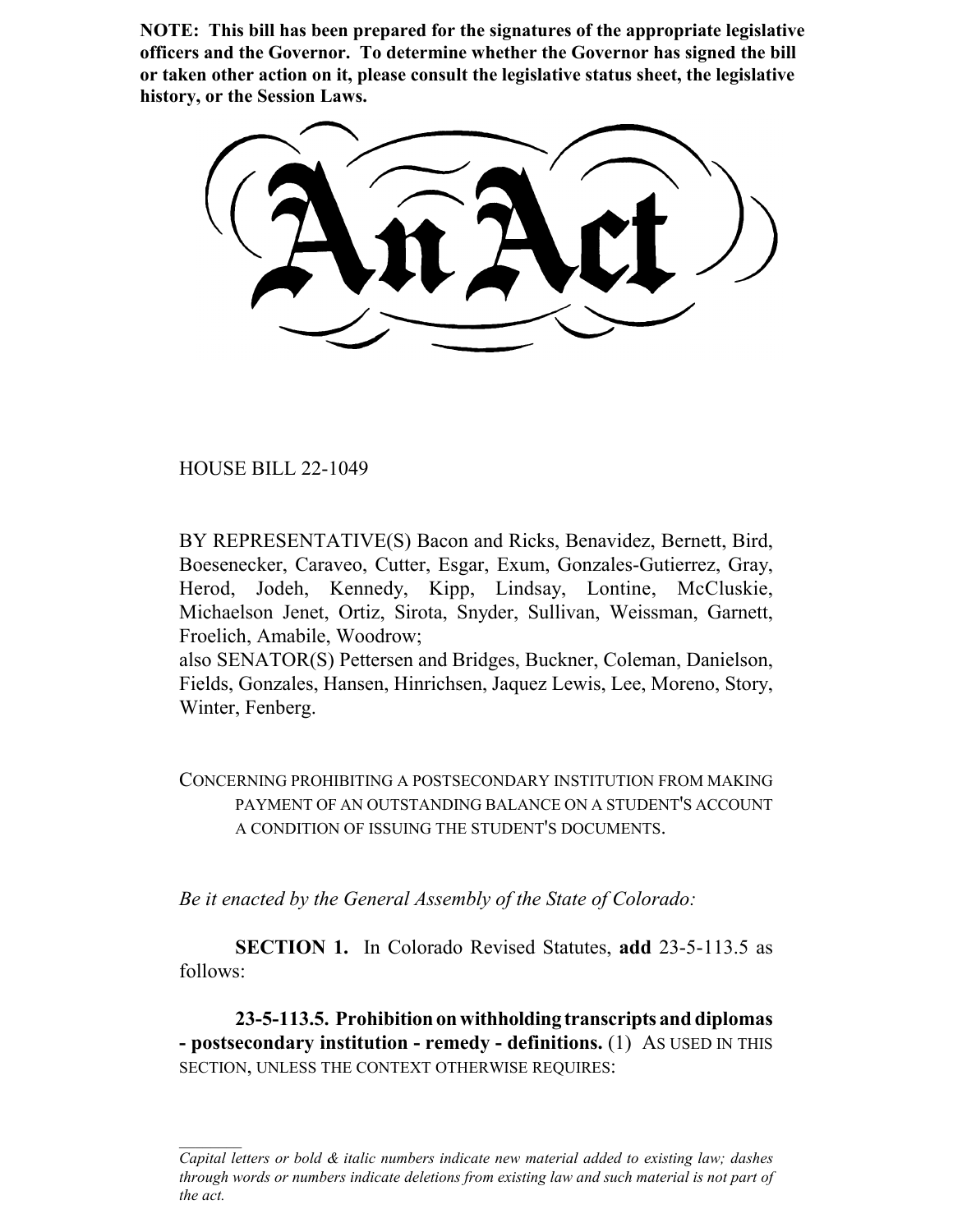(a) "ADMINISTRATOR" MEANS AN ADMINISTRATOR OF THE "UNIFORM CONSUMER CREDIT CODE" DESIGNATED PURSUANT TO SECTION 5-6-103.

(b) "DEBT" MEANS ANY MONEY, OBLIGATION, CLAIM, OR SUM, DUE OR OWING, OR ALLEGED TO BE DUE OR OWING, FROM A CURRENT OR FORMER STUDENT, BUT DOES NOT INCLUDE A FEE CHARGED TO A CURRENT OR FORMER STUDENT FOR THE ACTUAL COST OF PROVIDING A TRANSCRIPT OR DIPLOMA.

(c) "FINANCIAL AID FUNDS" MEANS FINANCIAL AID FUNDS THAT A CURRENT OR FORMER STUDENT OWES TO A POSTSECONDARY INSTITUTION UNDER TITLE IV, OR TO THE STATE, DUE TO MISCALCULATION, WITHDRAWAL, MISINFORMATION, OR ANY OTHER REASON, NOT INCLUDING THE STANDARD REPAYMENT OF STUDENT LOANS.

(d) "POSTSECONDARY INSTITUTION" MEANS A PUBLIC INSTITUTION OF HIGHER EDUCATION, AS DEFINED IN SECTION 23-4.5-102 (7); A PRIVATE INSTITUTION OF HIGHER EDUCATION, AS DEFINED IN SECTION 23-18-102 (9); OR A PRIVATE OCCUPATIONAL SCHOOL, AS DEFINED IN SECTION 23-2-102  $(13)$ .

(e) "ROOM AND BOARD FEES" MEANS ANY MONEY, OBLIGATION, CLAIM, OR SUM, DUE OR OWING, OR ALLEGED TO BE DUE OR OWING, FROM A CURRENT OR FORMER STUDENT FOR THE PROVISION OF CONTRACTUALLY AGREED UPON ON-CAMPUS HOUSING OR MEAL SERVICES PLANS.

(f) "STUDENT LOAN OMBUDSPERSON" MEANS THE STUDENT LOAN OMBUDSPERSON DESIGNATED IN SECTION 5-20-104.

(2) (a) A POSTSECONDARY INSTITUTION MAY REFUSE TO PROVIDE A TRANSCRIPT OR DIPLOMA TO A CURRENT OR FORMER STUDENT ON THE GROUNDS THAT THE STUDENT OWES A DEBT FOR TUITION, ROOM AND BOARD FEES, OR FINANCIAL AID FUNDS.

(b) NOTWITHSTANDING SUBSECTION (2)(a) OF THIS SECTION, A POSTSECONDARY INSTITUTION SHALL NOT REFUSE TO PROVIDE A TRANSCRIPT OR DIPLOMA TO A CURRENT OR FORMER STUDENT:

(I) ON THE GROUNDS THAT THE STUDENT OWES A DEBT OTHER THAN A DEBT FOR TUITION, ROOM AND BOARD FEES, OR FINANCIAL AID FUNDS; OR

## PAGE 2-HOUSE BILL 22-1049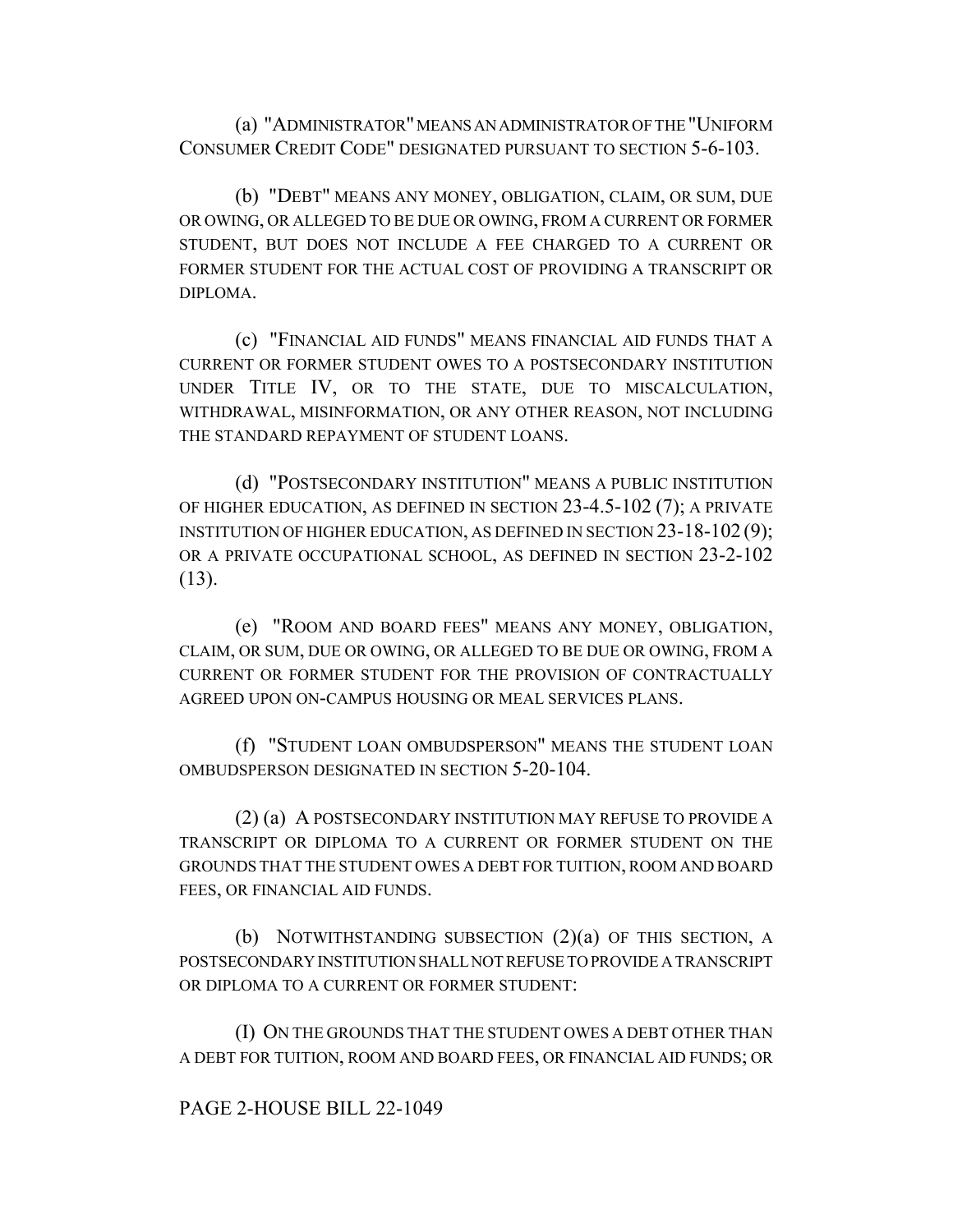(II) IF THE STUDENT CAN DEMONSTRATE THAT THE TRANSCRIPT OR DIPLOMA IS NEEDED FOR ONE OF THE FOLLOWING EXEMPTIONS:

(A) A JOB APPLICATION;

(B) TRANSFERRING TO ANOTHER POSTSECONDARY INSTITUTION;

(C) APPLYING FOR STATE, FEDERAL, OR INSTITUTIONAL FINANCIAL AID;

(D) PURSUIT OF OPPORTUNITIES IN THE MILITARY OR NATIONAL GUARD; OR

(E) PURSUIT OF OTHER POSTSECONDARY OPPORTUNITIES.

(c) SUBSECTION  $(2)(b)(II)$  OF THIS SECTION DOES NOT APPLY TO A FOREIGN STUDENT, AS DEFINED IN SECTION 23-1-113.5.

(3) IF A POSTSECONDARY INSTITUTION PROVIDES A CURRENT OR FORMER STUDENT A TRANSCRIPT OR DIPLOMA PURSUANT TO SUBSECTION (2)(b) OF THIS SECTION, THE POSTSECONDARY INSTITUTION SHALL NOT:

(a) CONDITION PROVISION OF THE TRANSCRIPT OR DIPLOMA ON PAYMENT OF A DEBT;

(b) CHARGE A HIGHER FEE TO OBTAIN THE TRANSCRIPT OR DIPLOMA OR PROVIDE LESS FAVORABLE TREATMENT IN RESPONSE TO THE TRANSCRIPT OR DIPLOMA REQUEST BECAUSE THE REQUESTING CURRENT OR FORMER STUDENT OWES A DEBT; OR

(c) OTHERWISE USE TRANSCRIPT OR DIPLOMA ISSUANCE AS A TOOL FOR DEBT COLLECTION.

(4) (a) EACH POSTSECONDARY INSTITUTION SHALL ADOPT A POLICY THAT OUTLINES THE PROCESS BY WHICH A STUDENT MAY OBTAIN A TRANSCRIPT OR DIPLOMA AND THE CIRCUMSTANCES UNDER WHICH A TRANSCRIPT OR DIPLOMA MAY BE WITHHELD PURSUANT TO SUBSECTION (2) OF THIS SECTION FROM A CURRENT OR FORMER STUDENT WHO OWES A DEBT. AT A MINIMUM, THE POLICY MUST INCLUDE:

PAGE 3-HOUSE BILL 22-1049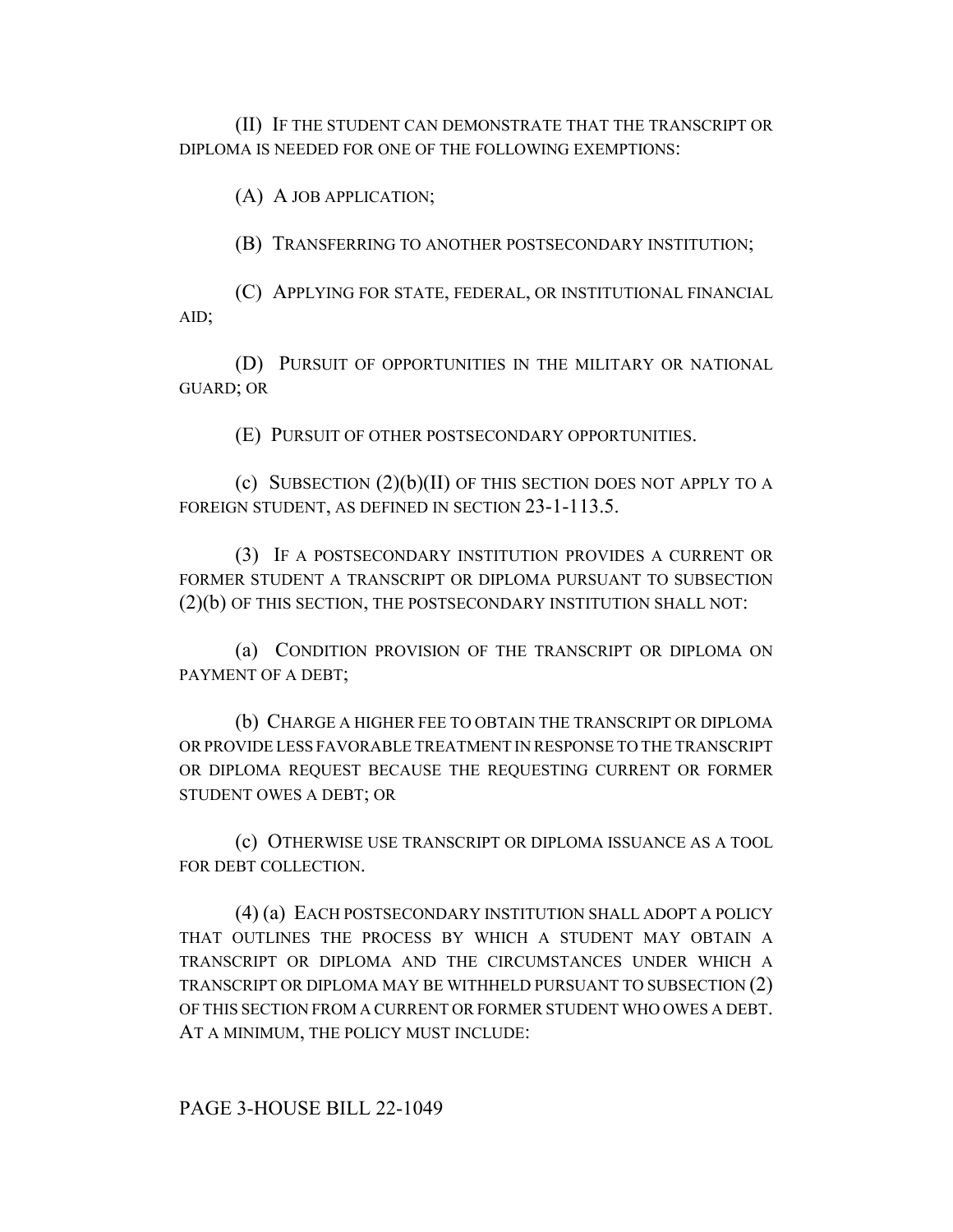(I) A REASONABLE PROCESS FOR VERIFICATION OF CONDITIONS A CURRENT OR FORMER STUDENT MAY DEMONSTRATE TO RECEIVE AN EXEMPTION PURSUANT TO SUBSECTION (2) OF THIS SECTION;

(II) AN OPPORTUNITY TO ESTABLISH A PAYMENT PLAN FOR THE DEBT;

(III) IDENTIFICATION OF THE POINT AT WHICH A STUDENT WILL NO LONGER BE ABLE TO REGISTER FOR CLASSES DUE TO THE DEBT OWED; AND

(IV) IDENTIFICATION OF THE POINT AT WHICH A STUDENT MAY BE SUBJECT TO A TRANSCRIPT, DIPLOMA, OR REGISTRATION HOLD, INCLUDING THE TIME FRAMES AND AMOUNTS FOR WHICH THE HOLDS ARE TO BE USED AND THE LOWEST AMOUNT OF DEBT AT WHICH THE INSTITUTION WILL ASSIGN THE DEBT TO A THIRD-PARTY COLLECTION AGENCY.

(b) THE POSTSECONDARY INSTITUTION SHALL POST THE POLICY DESCRIBED IN SUBSECTION  $(4)(a)$  OF THIS SECTION AND THE PROCEDURES FOR FILING A COMPLAINT WITH THE STUDENT LOAN OMBUDSPERSON AND THE ADMINISTRATOR ON THE POSTSECONDARY INSTITUTION'S WEBSITE AND PROVIDE THE POLICY AND THE PROCEDURES TO STUDENTS AS PART OF THE INFORMATION SHARED RELATING TO THE COST OF ATTENDANCE THAT INCLUDES ANY ADDITIONAL FEES, FINANCIAL AID, SCHOLARSHIPS, OR OTHER INFORMATION.

(5) (a) BEGINNING JULY 1,2024, EACH POSTSECONDARY INSTITUTION SHALL ANNUALLY REPORT TO THE DEPARTMENT OF HIGHER EDUCATION CONCERNING TRANSCRIPT AND REGISTRATION HOLDS, INCLUDING:

(I) THE POSTSECONDARY INSTITUTION'S POLICY DEVELOPED PURSUANT TO SUBSECTION  $(4)(a)$  OF THIS SECTION;

(II) THE NUMBER OF STUDENTS FOR WHOM THE POSTSECONDARY INSTITUTION IS WITHHOLDING OFFICIAL TRANSCRIPTS, DIPLOMAS, AND REGISTRATION PRIVILEGES; AND

(III) THE NUMBER OF PAST-DUE STUDENT ACCOUNTS ASSIGNED TO THIRD-PARTY COLLECTION AGENCIES, INCLUDING THE NUMBER OF STUDENTS WHO ARE ELIGIBLE FOR FEDERAL PELL GRANTS.

(b) BEGINNING JANUARY 2025, AND EACH JANUARY THEREAFTER, THE DEPARTMENT OF HIGHER EDUCATION SHALL ANNUALLY REPORT ON THE

## PAGE 4-HOUSE BILL 22-1049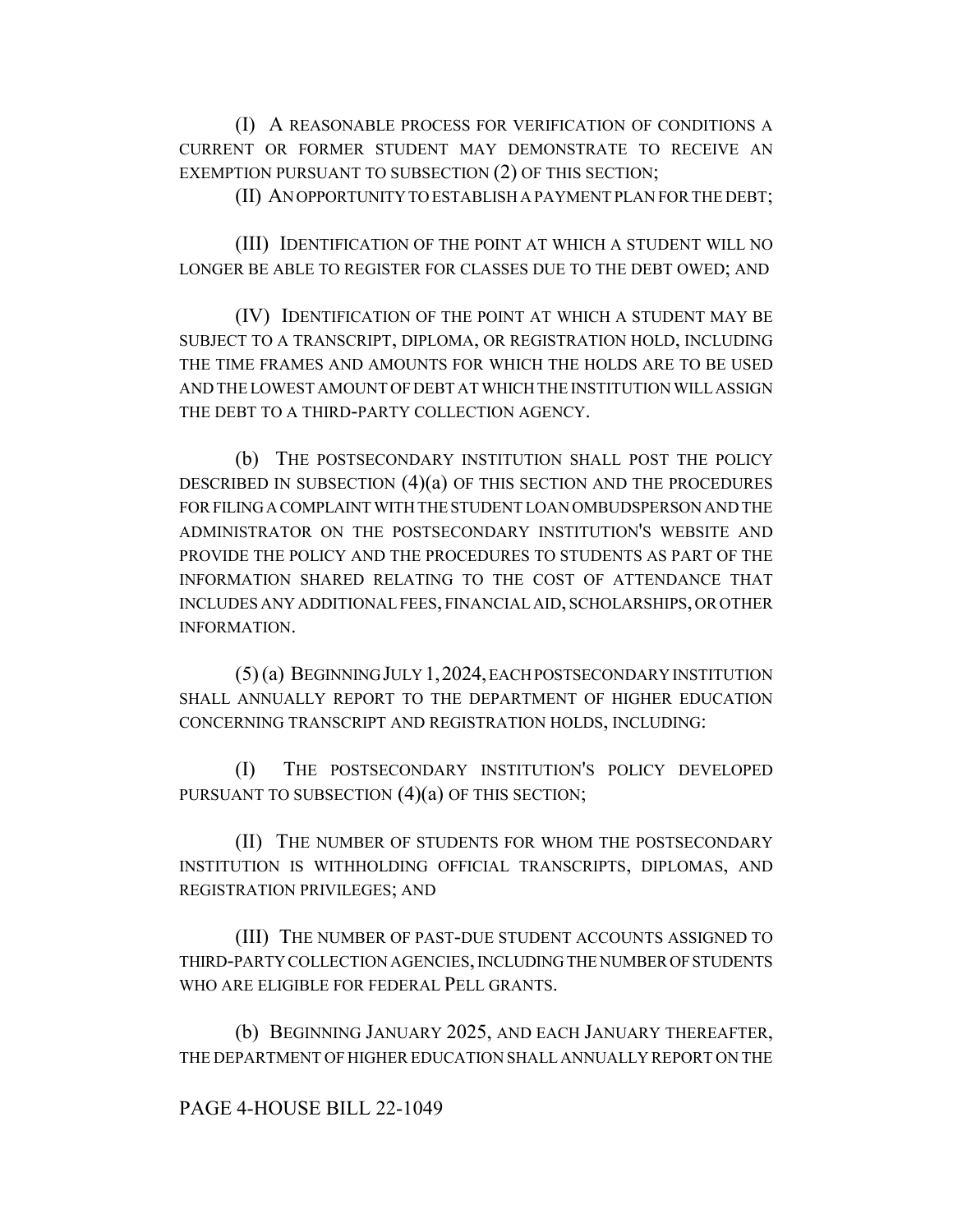INFORMATION DESCRIBED IN SUBSECTION  $(5)(a)$  OF THIS SECTION AT THE DEPARTMENT'S ANNUAL HEARING PURSUANT TO THE "STATE MEASUREMENT FOR ACCOUNTABLE, RESPONSIVE, AND TRANSPARENT (SMART) GOVERNMENT ACT", PART 2 OF ARTICLE 7 OF TITLE 2.

(6) (a) THE STUDENT LOAN OMBUDSPERSON MAY PROVIDE INFORMATION TO THE PUBLIC REGARDING THE LIMITS DESCRIBED IN THIS SECTION ON WITHHOLDING A TRANSCRIPT OR DIPLOMA. THE STUDENT LOAN OMBUDSPERSON AND THE ADMINISTRATOR MAY RECEIVE COMPLAINTS FROM CURRENT OR FORMER STUDENTS WHO HAVE HAD A TRANSCRIPT WITHHELD.

(b) BEGINNING JANUARY 2025, AND EACH JANUARY THEREAFTER, THE ATTORNEY GENERAL'S OFFICE SHALL COMPILE DATA ON THE COMPLAINTS RECEIVED BY THE STUDENT LOAN OMBUDSPERSON AND THE ADMINISTRATOR PURSUANT TO SUBSECTION  $(6)(a)$  OF THIS SECTION AND ANNUALLY REPORT THE DATA THROUGH THE ANNUAL HEARING FOR THE DEPARTMENT OF LAW HELD PURSUANT TO THE "STATE MEASUREMENT FOR ACCOUNTABLE,RESPONSIVE, AND TRANSPARENT (SMART)GOVERNMENT ACT", PART 2 OF ARTICLE 7 OF TITLE 2.

**SECTION 2.** In Colorado Revised Statutes, 5-6-104, **amend** (1)(i); and  $add(1)(k)$  as follows:

**5-6-104. Powers of administrator - harmony with federal regulations - reliance on rules.** (1) In addition to other powers granted by this code, the administrator, within the limitations provided by law, may:

(i) License and regulate collection agencies pursuant to article 16 of this title 5; and

(k) RECEIVE AND ACT ON COMPLAINTS PURSUANT TO SECTION 23-5-113.5.

**SECTION 3. Safety clause.** The general assembly hereby finds,